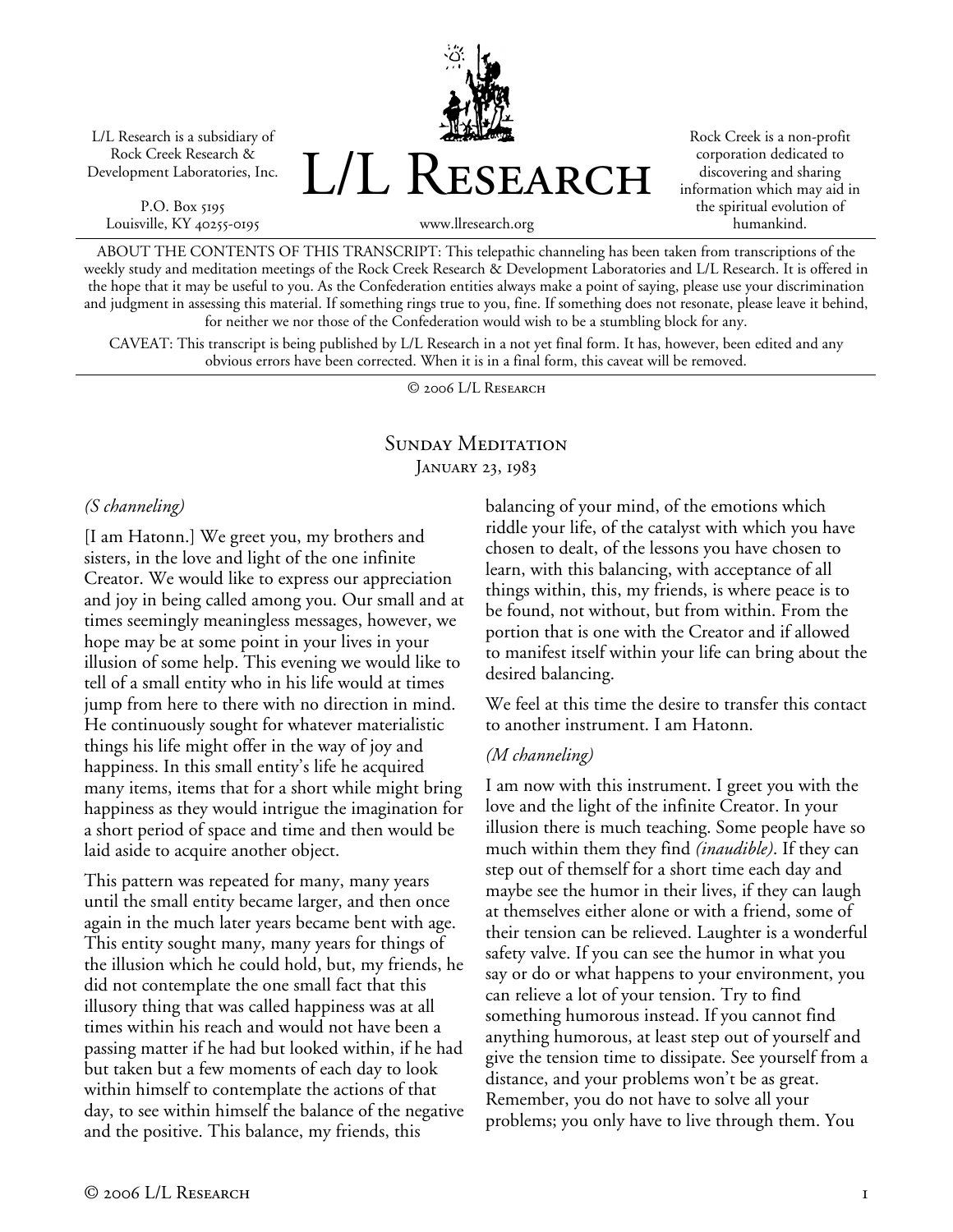will make it to the end, one way or another. In the end you will find that a lot of the things that caused you so much worry really were insignificant. Step out of yourself and appreciate the things about you. If you cannot laugh, at least see beauty. Appreciate the sunrise. Appreciate the sunset. Appreciate your loved ones. If you cannot laugh, if you have not advanced to the stage of laughter, start with gratitude. And if you cannot be grateful, at least step out of yourself. Put some distance between you and your problems. Life is not as serious as some people make it. Get some pleasure out of living.

I am Hatonn. I leave this instrument.

#### *(K channeling)*

I am Hatonn, and again I greet you, my friends, in the love and the light of the infinite Creator. We would like to say a few words through this instrument about how to step out of yourselves. As you are aware, there is unity in the universe, and nothing is left to chance. Even though it may appear to you that everything is in chaos, this is not true, because there is a pattern and unity in the universe. At the cellular level all is one and all is known. Try to imagine yourself under a tree, and then imagine yourself part of the tree and the tree a part of you. And then imagine that as you enjoy the beauty and the shade of the tree, the tree also enjoys your presence. This kind of imagination can run rampant as we imagine ourselves merging with everything about us. We can furthermore imagine that everything about us rejoices in the infinite Creator, because indeed all are one. In the final analysis, all is love. We only see things as separate and at crosspurposes. It might even be helpful to imagine that you love your enemy, if you have one. This might take some doing sometimes, but to pretend as a small child pretends is indeed helpful. Before you go to sleep tonight try some exercise that would help you to feel that you were part of everything about you and that all is at peace, and that all are joyful because indeed the inner self does know.

It has been a pleasure to be with the group tonight. It has been a pleasure to serve you, as always. I leave you now in the love and light of the infinite Creator. I am Hatonn.

## *(Carla channeling)*

I am Oxal, and I greet you, my friends, in the love and in the light of the infinite Creator. May the

splendor of that light be known to you each day, for surely you are of the race of light and it is your birthright to know that light and that love. We thank this group for calling us this evening. We have not spoken overmuch with your group for some time and it is a privilege which we enjoy.

Stars look down upon you as you rest in sleep, and a deep and gentle rain falls, and in the middle of that slumber, one of your telephones awakens you with its insistent sound. One asks you to remove yourself from comfort, place yourself in the rain, and drive one of your vehicles some miles to where this one is stranded. This one is your sweetheart, your beloved, the sun of your waking hours, the dream on your sleep, and you do not feel the rain and the miles cannot go by quickly enough.

This one is an acquaintance, an annoyance, and it is all that you can do to refrain from saying "No."

You stand by the well in a hot and arid land and you hold a dipper of water, precious in a dry land. The well is deep and it costs great effort to get each drop of water from deep beneath the sandy ground. One comes to you travel-stained and weary and asks for water. This one is the Messiah and you gladly give what you have earned with such hardship.

This one is a stranger, whose looks are alien and whose ways are not your own, and you hand him an empty dipper and go away.

You get into a boat to cross a river. The water flows. The other side will calm your thoughts, rest upon the affairs of your world. The one who guides your boat is Gautama Buddha. And you gaze in wonder upon the water itself, the farther shore forgotten in the miracle of the present moment.

The one who guides your boat is a man with a stubbled beard, jersey clothes, and your gaze once again turns to the far shore.

It is an interesting illusion you live in, my friends. Whom do you see? To whom do you react? What is the nature of your brother, your sister, yourself? If you look upon each surface, you shall always find the mundane. If you find love, then you rush to acknowledge it. If you find the perfection of him at the well who can give you greater water than that of this illusion, you will give all that you have in order to associate with the giver of such great wealth. This incident was written in that book which you call the Bible, the one known as Jesus saying, "I have water.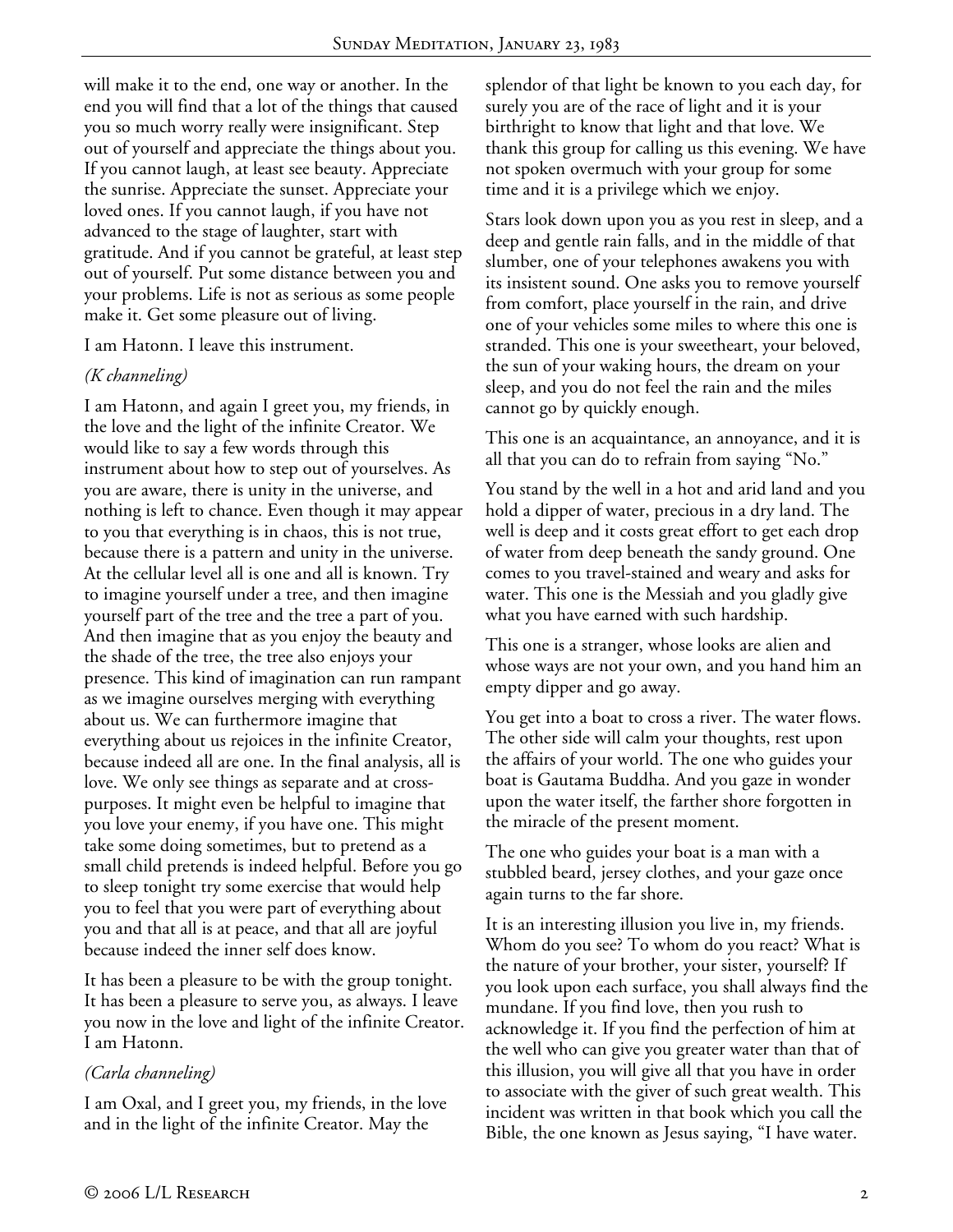I am not thirsty. I can give you water that will allow you never to thirst again."

There are those who help you in your life, those who steer your boat, and you gaze at the shore, not at the one who plies the oars. But is that one not perfection? You know the name called Buddha. But what does this name represent? A man who has found the moment. It is so. Each of you can feel the greatest amount of desire for a sweetheart, for a teacher, for one who is enlightened, and yet all, beginning with yourself, have these aspects at the core of beingness that creates each entity. Whom do you wish to delete from those who are perfect? You cannot delete even one. Not even one who freezes this night, drunken and penniless. Not even one who fattens himself upon power in its dishonest use, not even one who has stolen all that he has, not even one who cannot recognize reality—not even yourself.

The night is full of stars, and we speak as if from a great distance from beyond those stars. We weave a web of inspiration, but we are fools and we speak to the foolish. For if we were truly wise, we would not be speaking. We would be existing in unity with all. This we are not doing. We are attempting to learn wisdom. And so we are aware. Are you? It is the attempt of a fool to see perfection in the illusion. Yet it is the responsibility of the seeker to be a fool. For those who are wise in your world will their wisdom and it shall be buried with their bones. There is no one, no entity at all that is not absolutely necessary for the wholeness of the universe. Each portion of the creation is utterly desirable. The next entity who seeks money from you upon the sidewalk is Buddha, Christ, your sweetheart. How fast will you run to aid him? What drink will you gain from him that will let you never thirst again? What priceless present moment can you find with a derelict?

I am Oxal. I leave you within the illusion, knowing that you are at least looking through the bars of this prison you have chosen. You have chosen this prison, this illusion just so that you yourself may find perfection, reality, the ideal that is so obviously not there. We are with you and leave this instrument, blessing each, for to be foolish in the seeking of an ideal is divine folly. Seek carefully, and with love. In that love we leave you and in that light we cannot help but leave you. We are Oxal. Adonai, my friends. Adonai vasu borragus.

# *(Jim channeling)*

I am Latwii, and I greet you, my friends, in the love and in the light of the infinite Creator. We are pleased that this group has chosen once again to ask for our humble service. We bring it, as always, rejoicing as we come, thankful for the opportunity of being with you and of searching with you for the truth of our existence. May we then ask if there is a query with which we might begin?

**M:** Are all the fourth dimension groups acquainted with one another, or are they isolated the way the third dimension is?

I am Latwii. To answer your query, we may begin by suggesting that although those of fourth density are more fully aware of the unity of their being, there is for many still some inability to perceive the, shall we say, individualized existence of others like unto themselves. Those of the density of understanding do indeed perceive …

## *(Side one of tape ends.)*

## *(Jim channeling)*

I am Latwii. To continue. Universe. The existence of those who dwell within and learn understanding and compassion is an existence which is far more broad than your own, for the veil which separates your conscious from your unconscious mind is being removed more and more fully within this density. Therefore, to summarize. Though it is more possible for such entities to know the fullness of the existence of their own kind, shall we say, many yet seek to complete this understanding.

May we answer you further, my sister?

**M:** No, thank you, Latwii.

I am Latwii. We are thankful to you, my sister. Is there another query at this time?

**Carla:** Is there ever a point at which knowledge of the infinite is part of an individual entity or social memory complex?

I am Latwii. As the progression through the densities of this octave continues, the knowledge of unity with all portions of the creation increases. This has been likened unto the gaining of what might be called spiritual mass. As this awareness of unity progresses into that density of seven, there is the movement into timelessness which necessarily precedes the full rejoining of each portion of an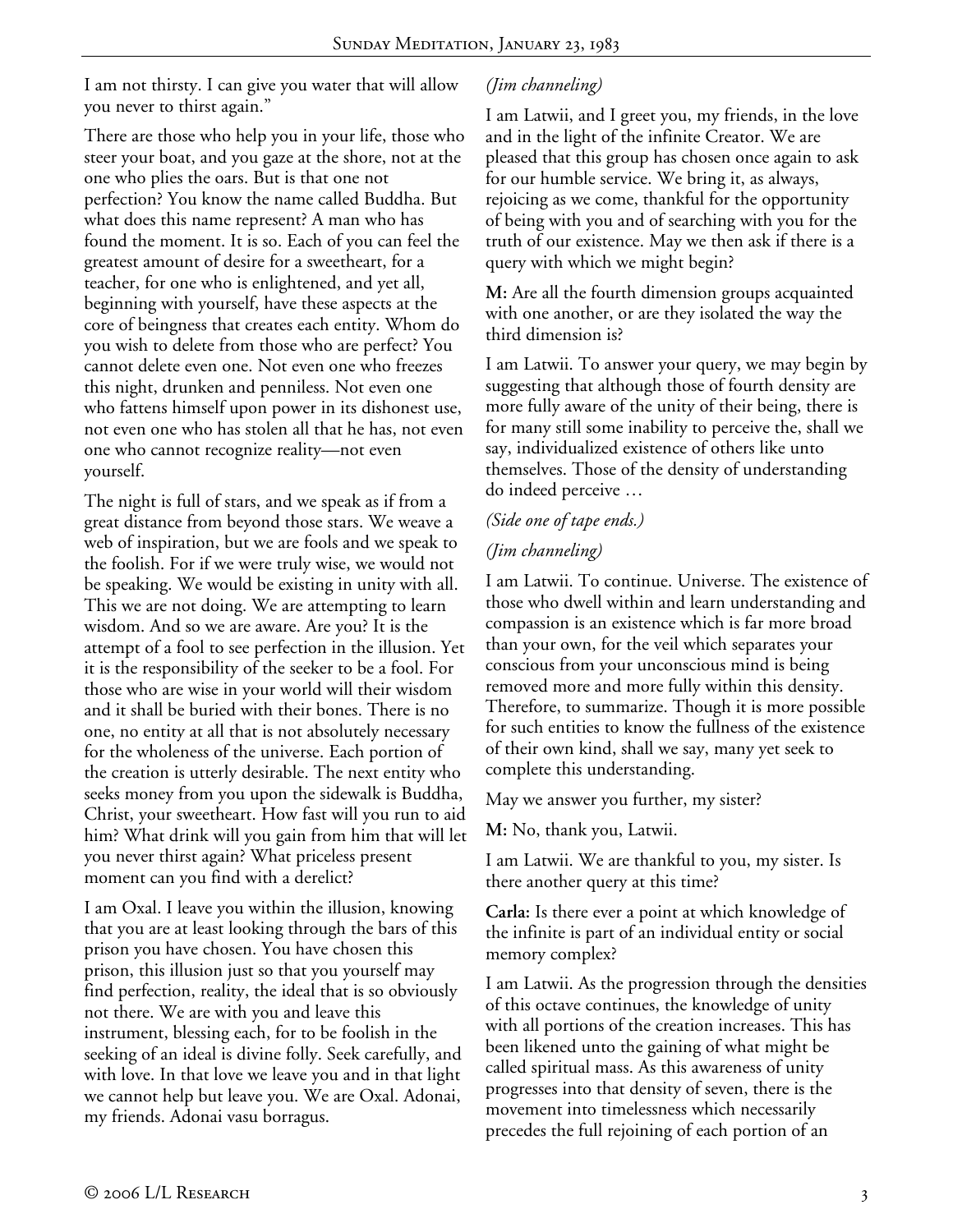entity's awareness with the unity from which it sprang.

May we answer you further, my sister?

**Carla:** Yeah, there's a joke about a guy that knows everybody in the whole world. And yet that's a finite number of people, entities compared to the infinite of all of the galaxies and all of the populations. It just, you know, intellectually boggles the mind to think about knowing everybody, every entity. Maybe you can't approach it intellectually, huh?

I am Latwii. To respond to your query, may we suggest that the faculties of the mind are indeed quite boggled by such an experience. Therefore, it is of necessity that the infinity of mind give over in function to the infinity of spirit, that through this foundation source of beingness all that exists might be known as a portion of the great Self which is the one Creator. Your creation exists that this one Creator might know Itself, and as the process of evolution occurs for each entity then the Creator gains in knowledge of Itself as each portion becomes aware of more of its identity as the one Creator. The reciprocal knowing of the small self as the great Self and great Self as the small selves reaches this stage of what we have called spiritual mass increasingly so that the fullness of all creation is seen to be contained within the fullness of the self.

May we answer you further, my sister?

**Carla:** No, I really liked that answer. Thank you very much.

I am Latwii. We are pleased to have packed an answer in our briefcase which has pleased you. May we attempt another query at this time?

**K:** Yes, Latwii. As we attempt to know the higher self or the inner self, and as hunches and intuitions come, it's been my experience that if I follow them, I make the right choices. Is it true that the inner self or the higher self is capable of directing our lives in every respect if we are aware of the, well, let's just say hunches or whatever we want to call it?

I am Latwii, and am aware of your query, my sister. This is one means whereby what you have called the higher self may indeed aid in guiding the individual that is your waking self through the illusion of the lessons you have chosen. It is also possible that other portions of the self take part in this activity. Also to be included as a source of those intuitive hunches

and flashes which occasionally illumine the mind is the concept of the guides or guardians which watch the progress of each within your illusion.

When you feel an intuitive feeling, you are being spoken to by a greater or deeper portion of your own being. Whether this portion be that known as your higher self, your own unconscious programming, guides or guardians, or friends of light is of little concern for the moment. What is to be noted is the impulse towards action or thought. To listen to such is indeed quite efficacious in traveling that path you have chosen, but it must be remembered that you cannot make mistakes. And to not listen to such an impulse will simply mean that you shall reach your destination eventually by another means.

You may see the balancing of the intellectual and analytical abilities of your mind with the intuitive information from your subconscious mind as that which is most helpful in accelerating your evolution of mind, body and spirit, for with the analytical abilities of your conscious mind, you are able to chart the path which you shall travel. By listening to those intuitive impulses which spring from some portion of your subconscious mind, then is your conscious mind informed as to larger parameters within which it might have its sway. Thus, the two portions of your mind operating in balance provide you with the means by which you are able to move upon your path of evolution within your illusion.

May we answer you further, my sister?

**K:** No, thank you. That answered it quite well. Thank you.

I am Latwii. We thank you, my sister. Is there another query at this time?

**A:** Yes, Latwii. I was wondering what the significance was or what the reason was for when people—when they are praying—put their hands together, as in the statues of the praying hands. Why do people do that?

I am Latwii. We find that the answer to this query for most entities is simply to do that which has been taught them, but the answer which we see you seek runs deeper than this. The foundation for each ritual which the cultures of your planet has created—we correct this instrument—have created, rests within some symbolic representation of unity, for it is unity which underlies each religion and philosophy, and unity which each religion and philosophy, to some